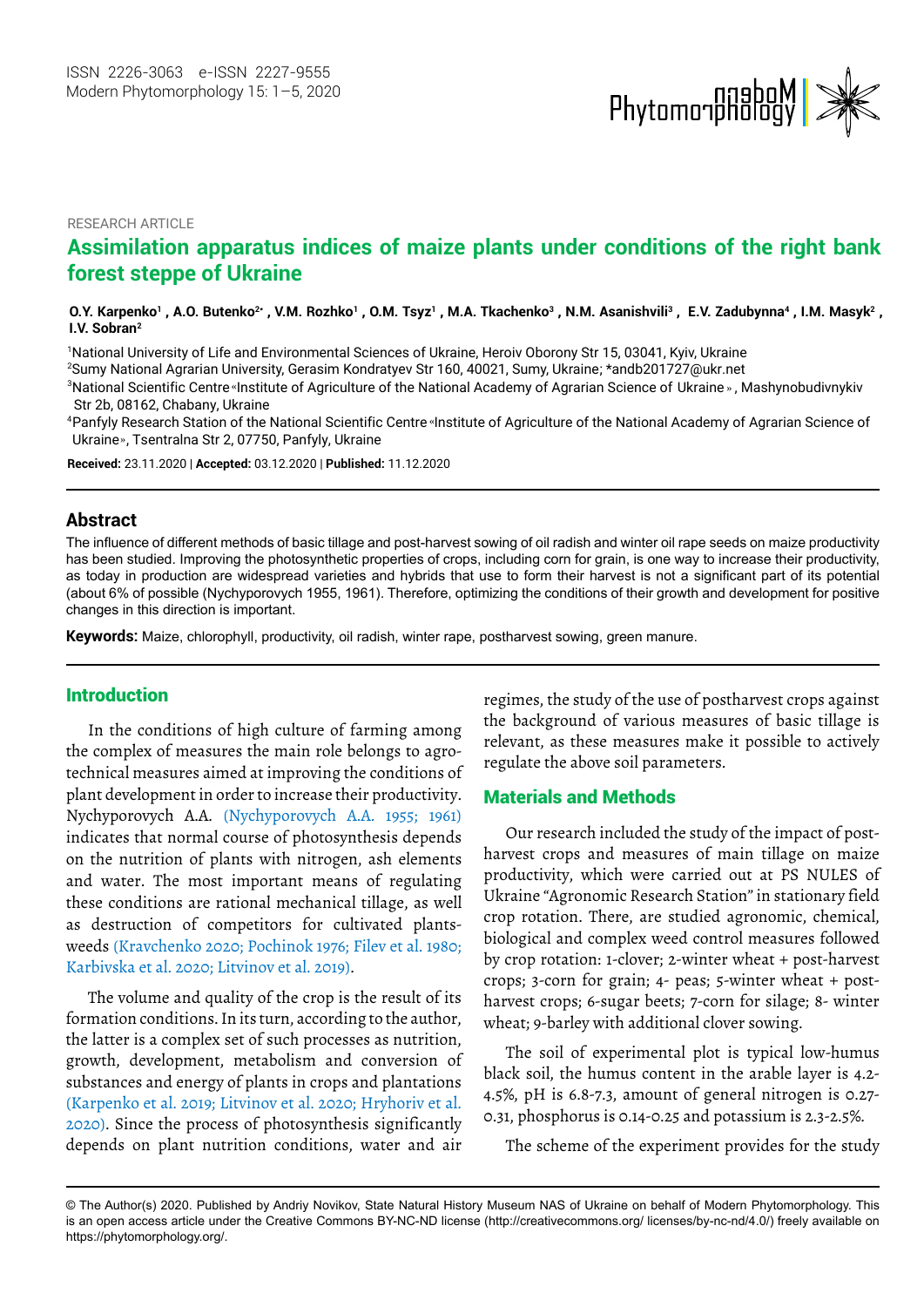of the following variants: 1) control (root and post-harvest residues of winter wheat); 2) manure, 40 t/ha; 3) winter rape for green manure; 4) winter rape for green fodder; 5) oil radish for green manure; 6) oil radish for fodder. Ploughing and chisel measures of basic tillage to a depth of 28-30 cm were used in the experiment for corn.

Phenological observations of the growth and development of corn were carried out according to current methodical guidelines (Manko et al. 2019; Tester and Langridge 2010). The content of chlorophyll "a" and "b" and carotenoids were determined in the plants 2 times during the growing season: in the phase of 6 leaves and in the phase of corn flowering. The method of analysis of variance (Dospekhov 1985) was used to process yield data.

## **Results**

One of important morphological indices is the height of plants. Plant growth tempo is correlated with thermal and nutrient regime of soil (Tanchyk et al. 2019; Karpenko and Rozhko 2015; Karbivska et al. 2019). Conducted studies have shown (Tab. l) that the growth processes took place differently at vegetation period and depended on systems of soil tillage. During ploughing tillage in the phase of 6-8 leaves, the height of maize plants was lower than during chisel tillage. In the flowering phase, corn plants were higher in the variant with ploughing. This trend remained until the phase of milk-wax ripeness.

Obviously, chisel cultivation creates better conditions

for seed germination and plant growth in the first periods of vegetation (Karpenko et al. 2020; Shiferaw et al. 2011; Scherner et al. 2016). Significant impact on the growth of corn was noticed under conditions of infusion of the oil radish green mass into the soil in post-harvest sowing.

The conducted studies show that the systems of main tillage influenced changes in plant living conditions, and thus the overall development of plants and the leaf apparatus in particular (Tab. 2). The usage of ploughing tillage stipulated for the formation of a smaller area of leaf surface of maize during all phases of development compared to chisel tillage. At the time of corn flowering, the index of leaf surface area in the control variant was at ploughing-2.33, and at chisel tillage-2.69. These and other data indicate that the use of chisel tillage contributed to a more intensive formation of the leaf apparatus, which had a positive effect on the overall productivity of maize.

A noticeable effect of post-harvest crops on the growth dynamics of maize leaves was registered. The best living conditions for plants were created by the predecessor-oil radish for green manure, especially under conditions of chisel tillage, where the leaf index was 3.47, while in the control version 2.33. Thus, it can be concluded that the green mass of oil radish increases biological activity of the soil, enriches the soil with nutrients, reduces weeds and thus supports the increase in leaf surface area.

The high area of maize leaf surface grown by chisel cultivation can be explained by better nutrient regime

Table 1. The influence of main tillage systems and postharvest sowing of various usage on height of corn, cm.

|                                                        |                             | Ploughing 28-30 cm |                      | Chisel tillage 28-30 cm |           |                      |  |  |  |  |  |
|--------------------------------------------------------|-----------------------------|--------------------|----------------------|-------------------------|-----------|----------------------|--|--|--|--|--|
| <b>Experiment variants</b>                             | Phases of maize development |                    |                      |                         |           |                      |  |  |  |  |  |
|                                                        | $6 - 8$<br>leaves           | flowering          | milk-wax<br>ripeness | 6-8<br>leaves           | flowering | milk-wax<br>ripeness |  |  |  |  |  |
| 1. Control (root and stubble residues of winter wheat) | 73                          | 184                | 199                  | 81                      | 169       | 190                  |  |  |  |  |  |
| 2. Manure, 40 t/ha                                     | 74                          | 208                | 252                  | 86                      | 196       | 242                  |  |  |  |  |  |
| 3. Winter rape for green manure                        | 73                          | 195                | 232                  | 82                      | 186       | 221                  |  |  |  |  |  |
| 4. Winter rape for green fodder                        | 75                          | 196                | 213                  | 73                      | 180       | 210                  |  |  |  |  |  |
| 5. Oil radish for green manure                         | 82                          | 202                | 263                  | 84                      | 198       | 250                  |  |  |  |  |  |
| 6. Oil radish for green fodder                         | 81                          | 199                | 229                  | 77                      | 189       | 236                  |  |  |  |  |  |
|                                                        |                             |                    |                      |                         |           |                      |  |  |  |  |  |

Table 2. Index of maize leaf surface for grain depending on the system of main soil tillage and post-harvest sowing of various usage.

|                                                        |                             | Ploughing 28-30 cm | Chisel tillage 28-30 cm |                 |  |  |  |  |  |
|--------------------------------------------------------|-----------------------------|--------------------|-------------------------|-----------------|--|--|--|--|--|
| Variants of the experiment                             | Phases of maize development |                    |                         |                 |  |  |  |  |  |
|                                                        | 6-8 leaves maize            | maize flowering    | 6-8 leaves maize        | maize flowering |  |  |  |  |  |
| 1. Control (root and stubble residues of winter wheat) | 1.20                        | 2.23               | 1.22                    | 2.33            |  |  |  |  |  |
| 2. Manure, 40 t/ha                                     | 1.27                        | 2.66               | 2.04                    | 3.00            |  |  |  |  |  |
| 3. Winter rape for green manure                        | 1.29                        | 2.42               | 1.71                    | 2.84            |  |  |  |  |  |
| 4. Winter rape for green fodder                        | 1.14                        | 2.27               | 1.27                    | 2.56            |  |  |  |  |  |
| 5. Oil radish for green manure                         | 1.50                        | 2.75               | 1.74                    | 3.47            |  |  |  |  |  |
| 6. Oil radish for green fodder                         | 1.46                        | 2.53               | 1.35                    | 3.18            |  |  |  |  |  |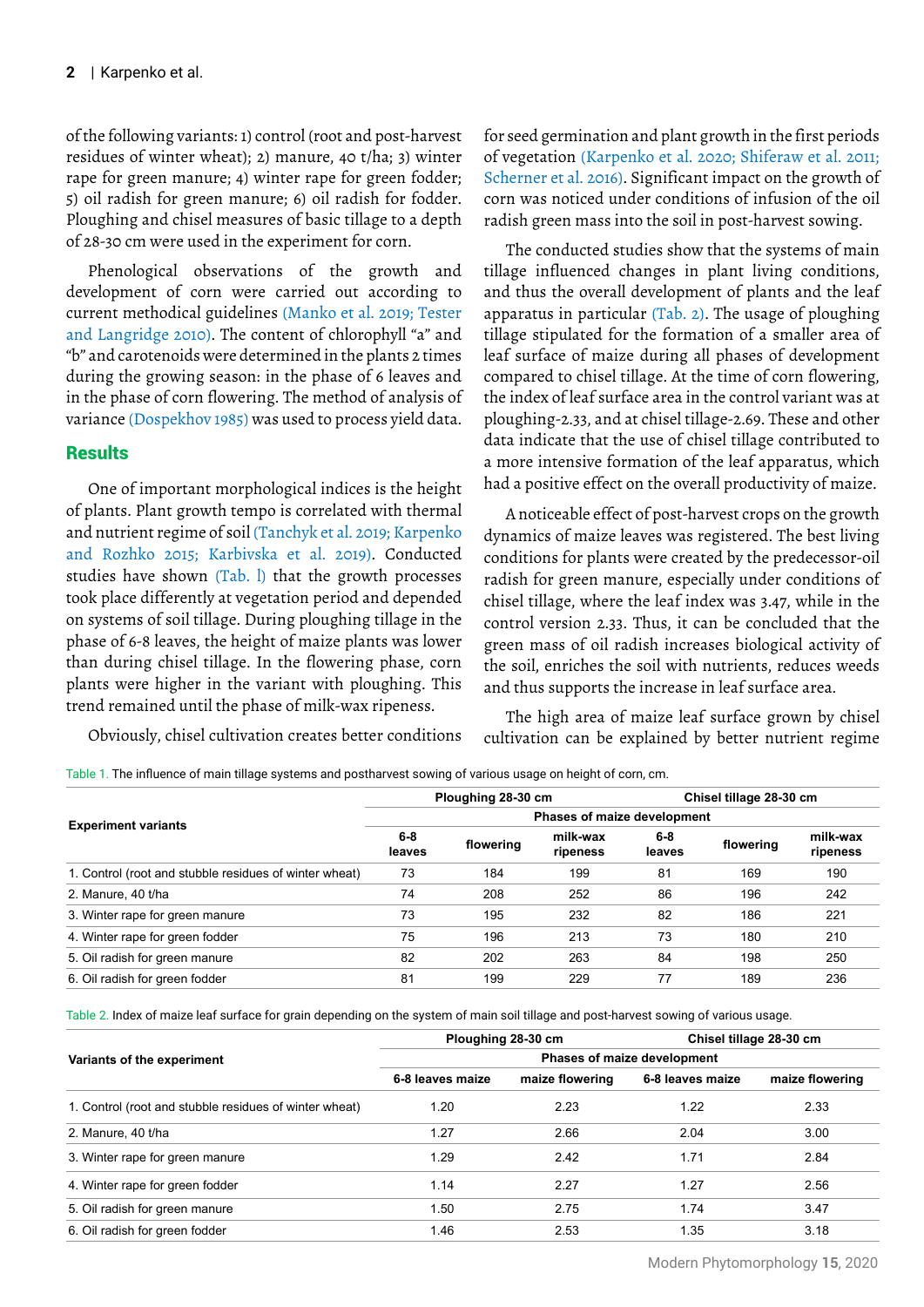of the soil and increased content of amino acids in the soil. The obtained data on the growth and development of maize after different predecessors stipulated necessity of the study of physiological and biochemical characteristics of plants.

An important biochemical indicator of assimilation apparatus of plants is the amount of pigments, especially chlorophyll. Organic compounds are formed in the process of photosynthesis, which determine the growth and development of plants. Taking into consideration participation of leaf pigments in the synthesis of plastic substances, we conducted research on accumulation of green and yellow pigments in maize leaves.

In a result of conducted analysis, it was found that the content of chlorophyll "a" and "b" was higher in plants under conditions of chisel tillage. It should be noted that during the flowering period of maize, its maximum amount is observed in the variant with oil radish for green manure (Tab. 3). In the variants where post-harvest crops were used for green fodder amount of chlorophyll "a" was lower comparing to the control.

Different systems of main tillage and post-harvest crops affected the ratio of chlorophyll "a" and "b". Ploughing tillage stimulated more even ratio of chlorophyll " " to "b". The highest ratio at this tillage is observed in the variants with winter rape for green manure and green fodder and oil radish for green manure and is equal to 2.6. It indicates that ploughing creates more equal conditions for plant growth and development.

Under conditions of chisel tillage higher ratios of chlorophyll "a" to "b" were established. Post-harvest crops especially affected the ratio under this kind of cultivation. Carotenoids play an important role in the process of photosynthesis. They belong to accompanying pigments that complement the function of chlorophyll, without

which the process of photosynthesis cannot fully take place.

Carotenoids are involved in oxide-restoration processes and plant growth. It is also known that increased synthesis of carotenoids in plants is a protective response to the action of one or another factor.

The main evaluation criterion of any measures for growing crops is productivity. Different organic fertilizers affect the growth and development of plants differently and it can significantly affect the formation of maize (Tab. 4). As our research showed, the best conditions for the development of maize was with chisel cultivation on the background of green manure of oil radish and winter rape. Thus, the usage of oil radish for green manure provided the highest yield of maize grain-90.6 kg/ha, which is 10.4 kg/ha more than in the control variant. The application of manure and winter rape for green manure provided a slightly smaller, but also significant yield increase, respectively 7.1-10 c/ha and 7.6-9.9 c/ha.

Usage of post-harvest crops for green fodder gave a slight increase in yield. A larger increase in maize yield was in the variant with oil radish for green fodder. Different systems of main soil tillage and post-harvest sowings of different forms of usage provide different conditions for plant growth and development, and that is why different yields of maize plants are observed.

The highest yield of maize grain for both chisel tillage and ploughing was in the variant with oil radish for green manure-8.1-8.2 t/ha.

Therefore, as follows from the data presented in Tab. 3, earning crops on green manure has a positive effect on the accumulation of chlorophyll in the corn leaf. Among the measures of tillage is more promising chisel, as in the options with its use against the background of the use of oilseed radish on green manure higher rates

|  | Table 3. Influence of post-harvest crops and soil tillage on the content of pigments in maize leaves (flowering phase). |  |
|--|-------------------------------------------------------------------------------------------------------------------------|--|

|                                 | Ploughing 28-30 cm         |                          |            |                        |                 | Chisel tillage 28-30 cm        |                         |                                         |            |                     |                     |                                |
|---------------------------------|----------------------------|--------------------------|------------|------------------------|-----------------|--------------------------------|-------------------------|-----------------------------------------|------------|---------------------|---------------------|--------------------------------|
| <b>Experiment variants</b>      | chlorophyll<br>Mr/%<br>«a» | chlorophyll<br>«b», мг/% | «b»<br>«a» | carotenoids<br>ৼ<br>ng | «b»<br>٠<br>«a» | carotenoids<br>«b»<br>÷<br>«a» | chlorophyl<br>«a», mg/% | chlorophyll<br>m <sup>o</sup> %<br>«b», | «b»<br>«a» | carotenoids<br>Mr/% | «ф<br>$\frac{4}{3}$ | carotenoids<br>«b»<br>٠<br>«a» |
| 1. Control                      | 177.2                      | 72.0                     | 2.5        | 44.9                   | 249.2           | 5.6                            | 180.5                   | 73.9                                    | 2.4        | 51.95               | 254.4               | 4.9                            |
| 2. Manure, 40 t/ha              | 190.9                      | 75.9                     | 2.5        | 49.25                  | 266.8           | 5.4                            | 198.8                   | 77.2                                    | 2.6        | 54.75               | 276.0               | 5.0                            |
| 3. Winter rape for green manure | 175.8                      | 69.8                     | 2.6        | 49.23                  | 243.8           | 4.9                            | 170.9                   | 66.5                                    | 2.5        | 58.24               | 237.4               | 4.1                            |
| 4. Winter rape for green fodder | 199.7                      | 77.5                     | 2.6        | 47.6                   | 277.2           | 5.8                            | 184.5                   | 74.8                                    | 2.5        | 56.33               | 259.3               | 4.6                            |
| 5. Oil raddish for green manure | 196.8                      | 76.7                     | 2.6        | 49.4                   | 273.5           | 5.5                            | 216.3                   | 79.5                                    | 2.7        | 55.7                | 295.8               | 5.3                            |
| 6. Oil raddish for green fodder | 165.8                      | 68.8                     | 2.4        | 41.3                   | 234.6           | 5.7                            | 179.8                   | 73.9                                    | 2.4        | 57.5                | 253.7               | 4.4                            |

Modern Phytomorphology **14**, 2020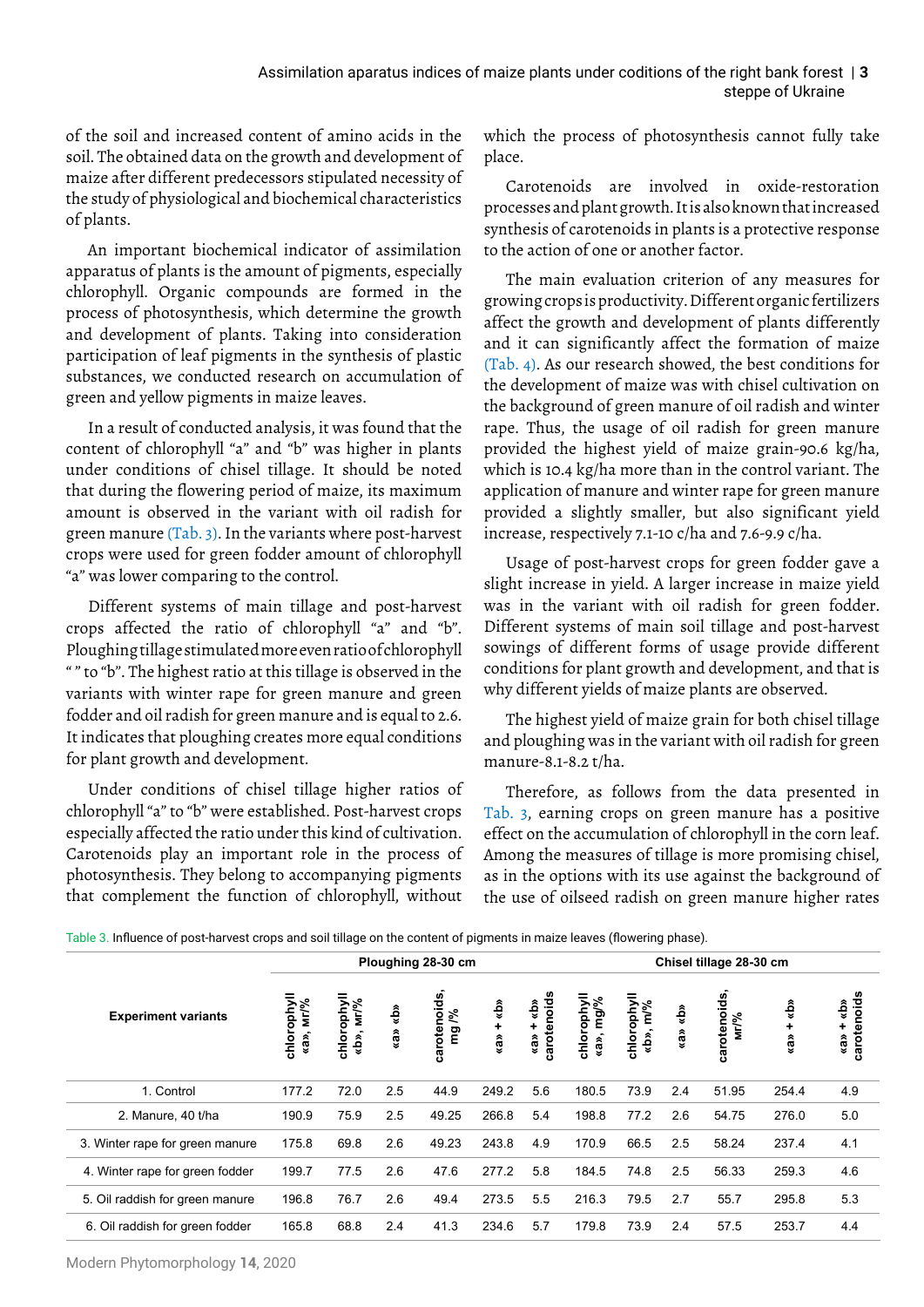|                                                                                 | Soil tillage      |                         |  |  |  |  |
|---------------------------------------------------------------------------------|-------------------|-------------------------|--|--|--|--|
| <b>Experiment variants</b>                                                      | Ploughing 28-30cm | Chisel tillage 28-30 cm |  |  |  |  |
| 1. Control (root and stubble residues of winter wheat)                          | 7.1               | 7.0                     |  |  |  |  |
| 2. Manure, 40 t/ha                                                              | 8.1               | 7.9                     |  |  |  |  |
| 3. Winter rape for green manure                                                 | 7.4               | 7.7                     |  |  |  |  |
| 4. Winter rape for green fodder                                                 | 7.0               | 7.5                     |  |  |  |  |
| 5. Oil radish for green manure                                                  | 8.1               | 8.2                     |  |  |  |  |
| 6. Oil radish for green fodder                                                  | 7.9               | 8.0                     |  |  |  |  |
| HIP05 factor A-soil tillage-0.10 t/ha; Factor B-post-harvest sowings-0.16 t/ha. |                   |                         |  |  |  |  |

Table 4. Influence of post-harvest sowings and measures of main tillage on maize productivity, t/ha.

are formed.

As can be seen from the data presented in table 4, the yield of corn for grain was directly proportional to the nature of the manifestation of the studied indicators. Thus, the use of oilseed radish on green manure on the background of chisel cultivation provides an increase in the yield of corn for grain due to the accumulation of pigments and carotenoids in the leaves. The increase in yield in comparison with the control was 0.53-0.88 t/ha with ploughing, and 1.0-1.1 t/ha with chisel cultivation. Variants with winter rape for green manure provided a slightly smaller yield increase and respectively amounted to 0.3-0.7 t/ha, 7.6-9.9 c/ha. The usage of post-harvest crops for green fodder gave a slight yield increase. Maize yield increase in the variant with oil radish for green fodder with chisel tillage was 0.2-0.4 t/ha, and with ploughing-0.8 t/ha. In the variant with winter rape for green fodder with chisel tillage the yield increase was within 0.5 t/ha.

## **Conclusion**

Positive effect of post-harvest sowing usage can be explained by creation of close to optimal conditions for water-physical properties and nutrient regime of the soil, which affected the growth and development of maize plants. Usage of green manure also had a significant effect on reducing weeds (Karpenko et al. 2020; Van Der Heijden et al. 2008). Taken together, all created conditions had a positive effect on photosynthetic activity and productivity of photosynthesis. We also found that oil radish and winter rape emit free organic substances, which create positive allelopathic potential of root environment which stimulates the growth and development of maize plants (Karpenko and Rozhko 2015; Kolisnyk et al. 2019). As more and more attention is paid today to the use of additional or alternative sources of organic fertilizers, the use of green manure crops is becoming quite important. Our research proves the prospects for the use of oilseed radish on the background of chisel cultivation.

#### **References**

**Filev D.S., Tsikov V.S., Zolotov V.I. and Logachev N.I. (1980).**  Methodical recommendations for conducting field experiments with corn. Dnepropetrovsk: All-Russian Research Institute of Corn. [http://](http://www.fao.org/docrep/x0490e/x0490e00.htm) [www.fao.org/docrep/x0490e/x0490e00.htm](http://www.fao.org/docrep/x0490e/x0490e00.htm)

**Nichiporovich A.A. (1955).** Light and carbon nutrition of plantsphotosynthesis. *Consolidated Catalog of Libraries in Lviv* pp: 286. http://95.164.172.68:2080/lvportal/DocDescription?docid=LvNLTU. BibRecord.84274

**Nichiporovich A.A. (1961).** Photosynthetic activity of plants in crops. *Consolidated Catalog of Libraries in Lviv* pp: 131. https://rusneb.ru/ catalog/010003\_000061\_7570ff20cd6ba90eaf40c7d4c6de6e76/

**Karpenko O.Yu., Rozhko V.M. (2015).** Influence of predecessors on soil phytotoxicity in corn crops on grain. *Scientific Reports of the National University of Life and Environmental Sciences of Ukraine* **4**. http://nbuv. gov.ua/UJRN/Nd\_2015\_4\_15

**Campbell G.S., Campbell M.D. 1982.** Irrigation scheduling using soil moisture measurements: theory and practice. *Advances Irrigat* **1:** 25-42. <https://doi.org/10.1016/B978-0-12-024301-3.50008-3>

**Kravchenko Yu.S. (2020).** Ukrainian chernozem fertility reproduction under soil conservation agriculture. *Agrobiology* **1:** 67-79. https://doi. org/10.33245/2310-9270-2020-157-1-67-79

**Jones H.G. 2008.** Irrigation scheduling-comparison of soil, plant and atmosphere monitoring approaches. *Acta Horticulturae* **792:** 391-403. <https://doi.org/10.17660/ActaHortic.2008.792.46>

**Tanchyk S.P., Rozhko V.M., Karpenko O.Yu., Anisimova A.A. (2019).**  Fundamentals of agriculture and crop production. *NULES of Ukraine* **259**. <http://dglib.nubip.edu.ua:8080/jspui/handle/123456789/6188>

**Pochinok H.N. (1976).** Biochemical analysis of plants. *Kiev Naukova Dumka* pp: 334. [https://www.studmed.ru/pochinok-hn-metody](https://www.studmed.ru/pochinok-hn-metody-biohimicheskogo-analiza-rasteniy_a31a51e7233.html)[biohimicheskogo-analiza-rasteniy\\_a31a51e7233.html](https://www.studmed.ru/pochinok-hn-metody-biohimicheskogo-analiza-rasteniy_a31a51e7233.html)

**Manko Yu.P., Tanchik S.P., Tsyuk O.A., Karpenko O.Yu., Rozhko V.M., Dudchenko V.M. (2019).** Technology of crop production. *Tutorial Kyiv NULES of Ukraine* pp: 215. <https://www.twirpx.com/file/3284925/>

**Karpenko O.Yu., Rozhko V.M., Butenko A.O., Masyk I.M., Malynka L.V., Didur I.M., Vereshchahin I.V., Chyrva A.S., Berdin S.I. (2019).** Post harvest siderates impact on the weed littering of maize. *Ukr J Ecol* **9:** 300-303. htt[ps://www.ujecology.com/articles/postharvest-siderates](https://www.ujecology.com/articles/postharvest-siderates-impact-on-the-weed-littering-of-maize.pdf)[impact-on-the-weed-littering-of-maize.pdf](https://www.ujecology.com/articles/postharvest-siderates-impact-on-the-weed-littering-of-maize.pdf)

**Karpenko O.Yu., Rozhko V.M., Butenko A.O., Lychuk A.I., Davydenko G.A., Tymchuk D.S. (2020).** The activity of the microbial groups of maize root-zone in different crop rotations. *Ukr J Ecol* **10:** 137-140. [https://doi.](https://doi.org/10.15421/2020_76) [org/10.15421/2020\\_76](https://doi.org/10.15421/2020_76)

**Van Der Heijden M. G.A., Bardgett R.D., Van Straalen N.M. (2008).**  The unseen majority-soil microbes as drivers of plant diversity and productivity in terrestrial ecosystems. *Ecol Lett* **11:** 296-310. [https://doi.](https://doi.org/10.1111/j.1461-0248.2007.01139.x) [org/10.1111/j.1461-0248.2007.01139.x](https://doi.org/10.1111/j.1461-0248.2007.01139.x)

**Karbivska U., Kurgak V., Gamayunova V., Butenko A., Malynka L., Kovalenko I., Onychko V., Masyk I., Chyrva A., Zakharchenko E., Tkachenko O., Pshychenko O. (2020).** Productivity and quality of diverse ripe pasture grass fodder depends on the method of soil cultivation. *Acta Agrobotanica* **73:** 1-11.<https://doi.org/10.5586/aa.7334>

**Shiferaw B., Prasanna B., Hellin J., Bänziger M. (2011).** Crops that feed the world: 6. Past successes and future challenges to the role played by maize in global food security. *Food Secur* **3:** 307-327. [https://](https://doi.org/10.1016/j.agee.2011.10.015) [doi.org/10.1016/j.agee.2011.10.015](https://doi.org/10.1016/j.agee.2011.10.015)